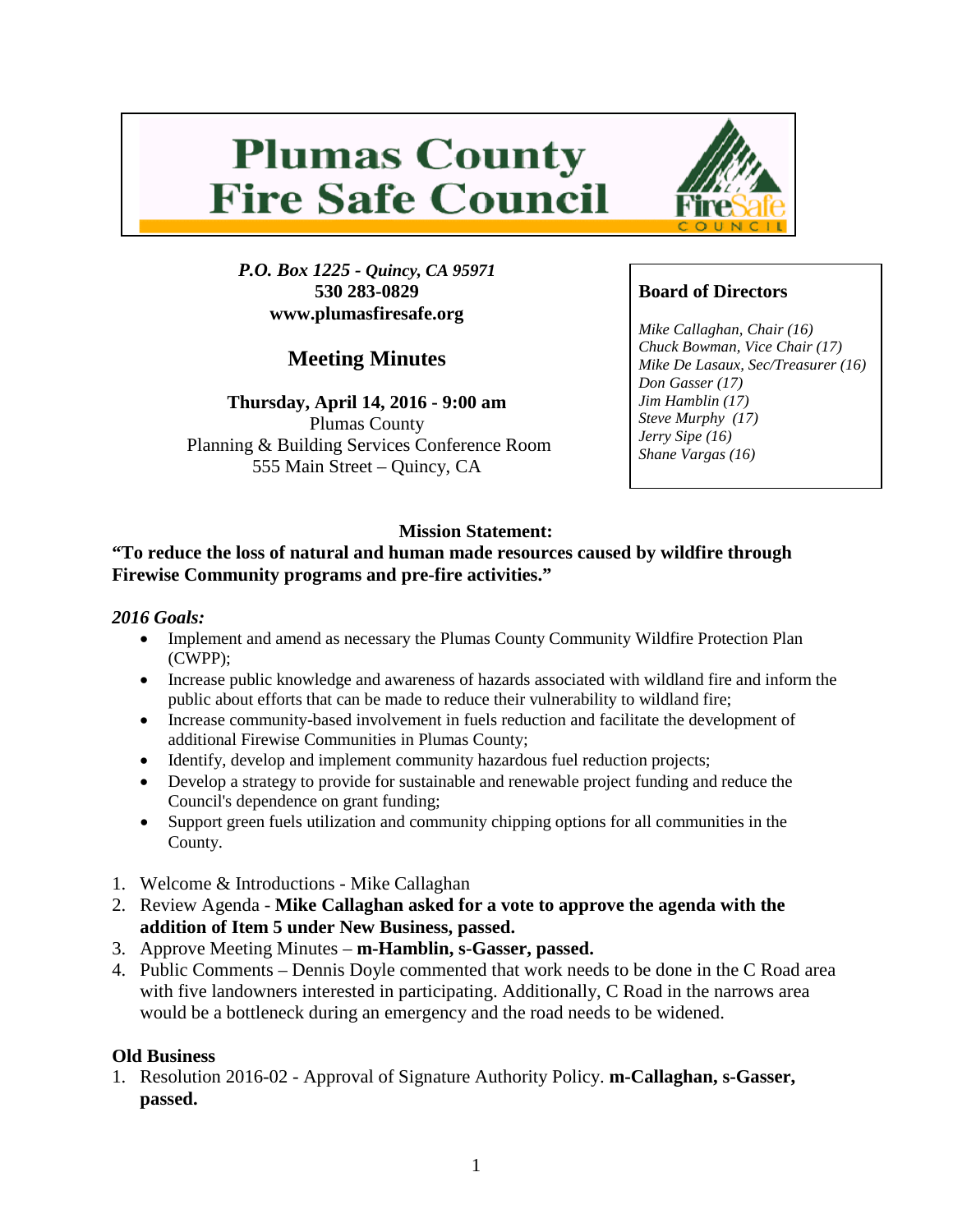#### **New Business**

1. Approval of Potential Grant Applications - Bill Chapman discussed the proposed California Fire Safe Council 2016 Wildfire Prevention Grant application for the Senior/Disabled program using the recently-approved CAL FIRE SRA grant as match. **Mike De Lasaux moved to apply for a Wildfire Prevention Grant for the Senior/Disabled program, s-Hamblin, passed.**

Extensive discussion of the merits of potential projects for 2017 & 2018 Stevens Fund grants led to the following consensus:

- 1) Mohawk Vista A good project and ready for submittal, especially given the Beckwourth Jackson Project in the immediate vicinity. The May 26 field trip should revitalize community support.
- 2) Gold Mountain Sara said parcels off Eagles Nest Loop of 30-50 acres need treatment, as well as some adjacent PNF land. Mike Callaghan suggested a 119 ac parcel as well. Sara will talk to USFS and develop the project further.
- 3) American Valley, Phase II Conditional approval of submitting a project as long as landowners express commitment to pay in-kind contributions.
- 4) Quincy CSD Would be better to apply for a Sierra Nevada Conservancy planning grant in September.
- 5) Plumas-Eureka Bill met with CSD board and it believes none of the projects in the community Firewise assessment are ready for submittal, but strongly support participation with the PNF project being planned on the western boundary, perhaps for 2018 implementation.
- 6) Genesee Valley Nick Bunch will pursue project with Feather River Land Trust (Heart K Ranch), Genesee Woods, and Red Clover for 2018 implementation.
- 7) Lake Almanor Country Club Would like to work with three large landowners on north side of community to develop a future project.
- 8) C-Road Sue and Rachael are doing outreach for a Firewise designation. Consensus to send letter to all landowners which includes history of work done in area.
- 9) Grizzly Ranch John Reynolds reported that their community is focused on issues within the boundaries of the development, mostly vacant lots and developer-owned property. Next year they would like to start coordinating with adjacent landowners.
- 2. Review of Draft Firewise/CSPP Checklist Council members expressed approval of the checklist to use with interested communities.
- 3. Review of SRA Proposed Grant Regulations Mike Callaghan explained the proposed new regulations and issues related to allocation of funds. Mike De Lasaux suggested the Council support the efforts of Frank Stewart to modify the proposed regulations to allow funding of fire safe council coordinators. We have relied heavily on federal Title III funds, but the continuity of this program is not assured and designated state funding would be more reliable. Mike Callaghan will talk to Frank and draft a letter of support.
- 4. Discussion of HFR Project Mapping Bill Chapman said Ryan Bauer had told him the USFS has the capability to begin adding Council and industry projects again. Mike De Lasaux suggested we request the balance of 2016 Title III funds to hire a contractor to digitize the mapping data for submittal to the USFS. Board members re-affirmed that they want to invite